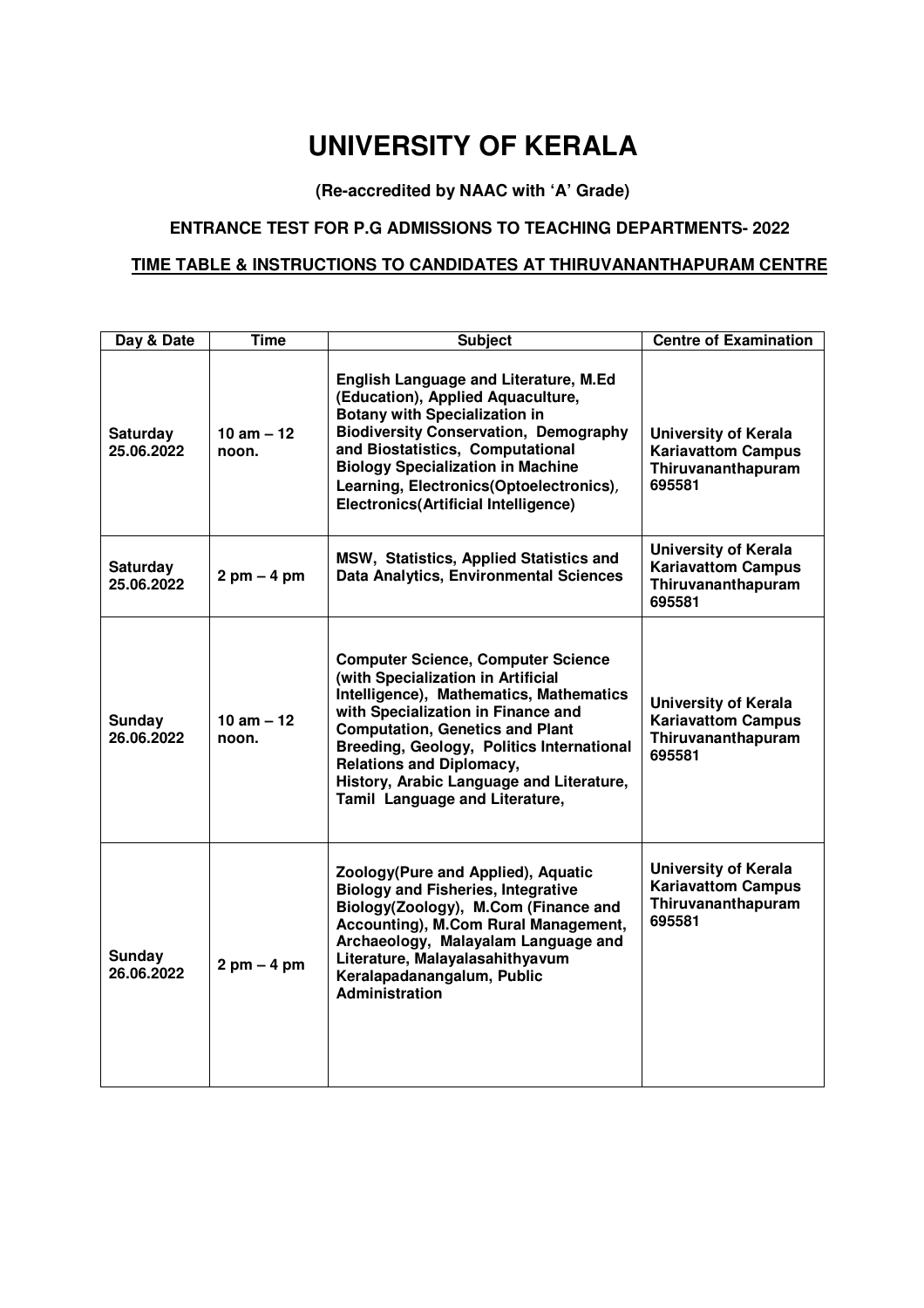| <b>Saturday</b><br>02.07.2022 | $10 \text{ am} - 12$<br>noon. | Chemistry, Chemistry specialization in<br>Renewable Energy, Sociology, West<br><b>Asian Studies,</b><br><b>Political Science, Philosophy, Sanskrit</b><br>General Language and Literature,<br>German Language and Literature,<br>Russian Language and Literature, Music,<br><b>Biotechnology</b>                                                                              | <b>University of Kerala</b><br><b>Kariavattom Campus</b><br>Thiruvananthapuram<br>695581 |
|-------------------------------|-------------------------------|-------------------------------------------------------------------------------------------------------------------------------------------------------------------------------------------------------------------------------------------------------------------------------------------------------------------------------------------------------------------------------|------------------------------------------------------------------------------------------|
| Sunday<br>03.07.2022          | 10 am $-12$<br>noon.          | <b>Physics (with Specialization in Applied</b><br>Electronics), Physics (with<br>Specialization in Space Physics),<br><b>Physics (with Specialization in</b><br>Renewable Energy), Physics(with<br>Specialization in Nanoscience),<br><b>Biochemistry, Islamic History,</b><br>Economics, Library & Information<br>Science (MLISc.), Linguistics, Actuarial<br><b>Science</b> | University of Kerala<br><b>Kariavattom Campus</b><br>Thiruvananthapuram<br>695581        |
| Sunday<br>03.07.2022          | $2$ pm $-4$ pm                | <b>MCJ, M.Com Global Business</b><br><b>Operations, M.Com Blue Economy and</b><br>Maritime Law, Hindi Language and<br>Literature, Computational Biology<br>Specialization in NGS Data Analytics,<br><b>Computational Biology Specialization in</b><br><b>Computer Aided Drug Design, Climate</b><br>Change and Disaster Management, LLM,<br>Data Science, Applied Psychology  | <b>University of Kerala</b><br><b>Kariavattom Campus</b><br>Thiruvananthapuram<br>695581 |

 **Candidates are directed to report at the centre One hour before the commencement of the examination and avoid crowding at the gates. Candidates reporting after half an hour from the time of commencement of examination will not be admitted to the examination hall. Candidates will not be allowed to leave the examination hall half an hour before the time of completion of the examination. Candidates are prohibited from writing their names on any part of the answer book**. Mobile Phones are strictly prohibited in the examination hall.

Covid Protocol must be strictly followed. Candidates must wear face mask in the Examination hall.

#### **Candidates should produce their hall ticket at the time of examination for verification**.

Thiruvananthapuram Sd/-

16.06.2022 CONTROLLER OF EXAMINATIONS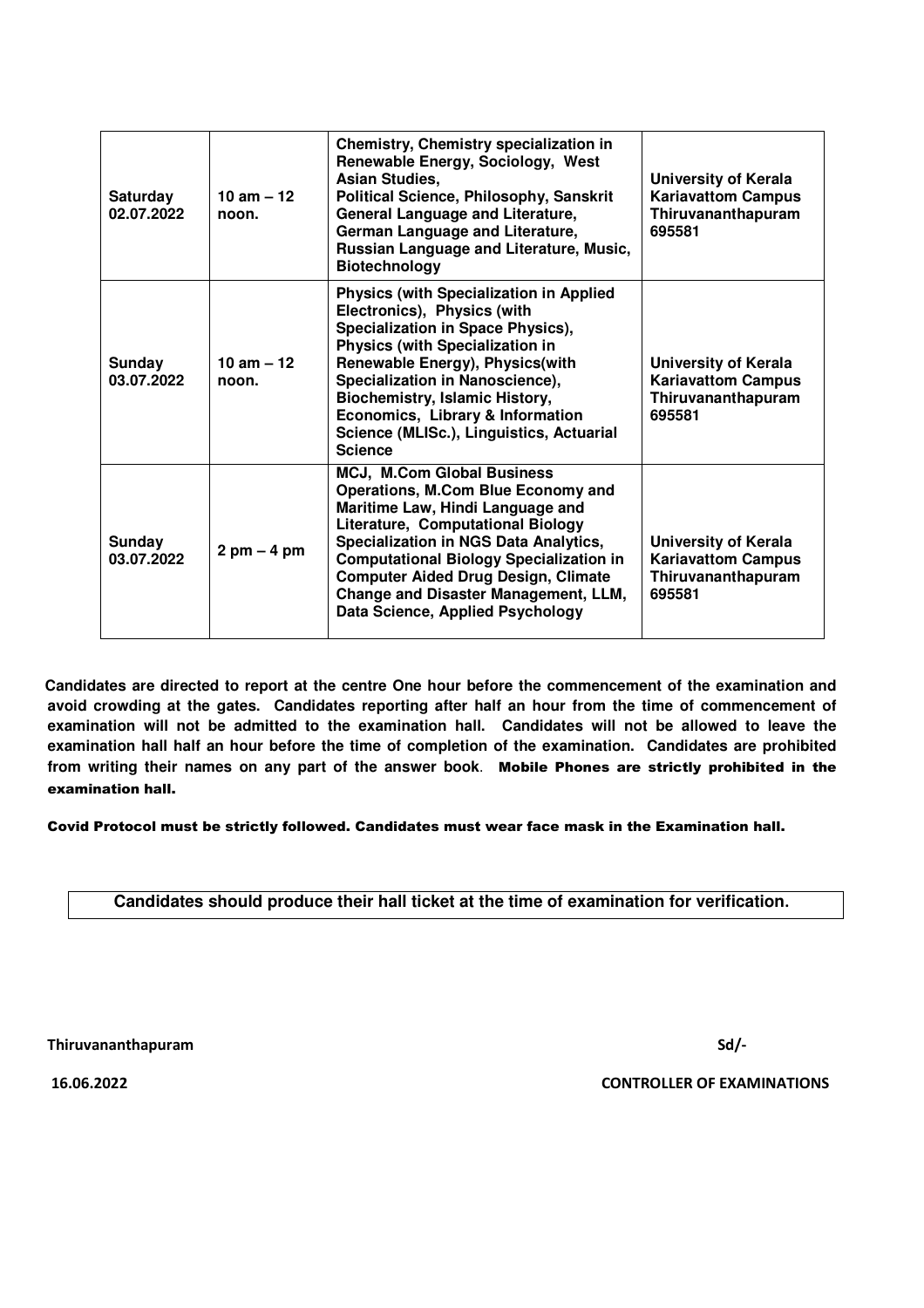# **UNIVERSITY OF KERALA**

### **(Re-accredited by NAAC with 'A' Grade)**

#### **ENTRANCE TEST FOR P.G ADMISSIONS TO TEACHING DEPARTMENTS- 2022**

### **TIME TABLE & INSTRUCTIONS TO CANDIDATES AT ERNAKULAM CENTRE**

| Day & Date                    | Time                          | <b>Subject</b>                                                                                                                                                                                                                                                                                                                                                                 | <b>Centre of Examination</b>                                        |
|-------------------------------|-------------------------------|--------------------------------------------------------------------------------------------------------------------------------------------------------------------------------------------------------------------------------------------------------------------------------------------------------------------------------------------------------------------------------|---------------------------------------------------------------------|
| <b>Saturday</b><br>25.06.2022 | 10 am $-12$<br>noon.          | <b>English Language and Literature, M.Ed</b><br>(Education), Applied Aquaculture,<br><b>Botany with Specialization in</b><br><b>Biodiversity Conservation, Demography</b><br>and Biostatistics, Computational<br><b>Biology Specialization in Machine</b><br>Learning, Electronics(Optoelectronics),<br><b>Electronics(Artificial Intelligence)</b>                            | <b>SRV GOVT. MODEL</b><br><b>VHSS &amp; HS,</b><br><b>ERNAKULAM</b> |
| <b>Saturday</b><br>25.06.2022 | $2 \text{ pm} - 4 \text{ pm}$ | MSW, Statistics, Applied Statistics and<br><b>Data Analytics, Environmental Sciences</b>                                                                                                                                                                                                                                                                                       | <b>SRV GOVT. MODEL</b><br>VHSS & HS,<br><b>ERNAKULAM</b>            |
| Sunday<br>26.06.2022          | $10$ am $-12$<br>noon.        | <b>Computer Science, Computer Science</b><br>(with Specialization in Artificial<br>Intelligence), Mathematics, Mathematics<br>with Specialization in Finance and<br><b>Computation, Genetics and Plant</b><br>Breeding, Geology, Politics International<br><b>Relations and Diplomacy,</b><br>History, Arabic Language and Literature,<br><b>Tamil Language and Literature</b> | <b>SRV GOVT. MODEL</b><br>VHSS & HS,<br><b>ERNAKULAM</b>            |
| <b>Sunday</b><br>26.06.2022   | $2$ pm $-4$ pm                | Zoology(Pure and Applied), Aquatic<br><b>Biology and Fisheries, Integrative</b><br>Biology(Zoology), M.Com (Finance and<br>Accounting), M.Com Rural Management,<br>Archaeology, Malayalam Language and<br>Literature, Malayalasahithyavum<br>Keralapadanangalum, Public<br><b>Administration</b>                                                                               | <b>SRV GOVT. MODEL</b><br>VHSS & HS,<br><b>ERNAKULAM</b>            |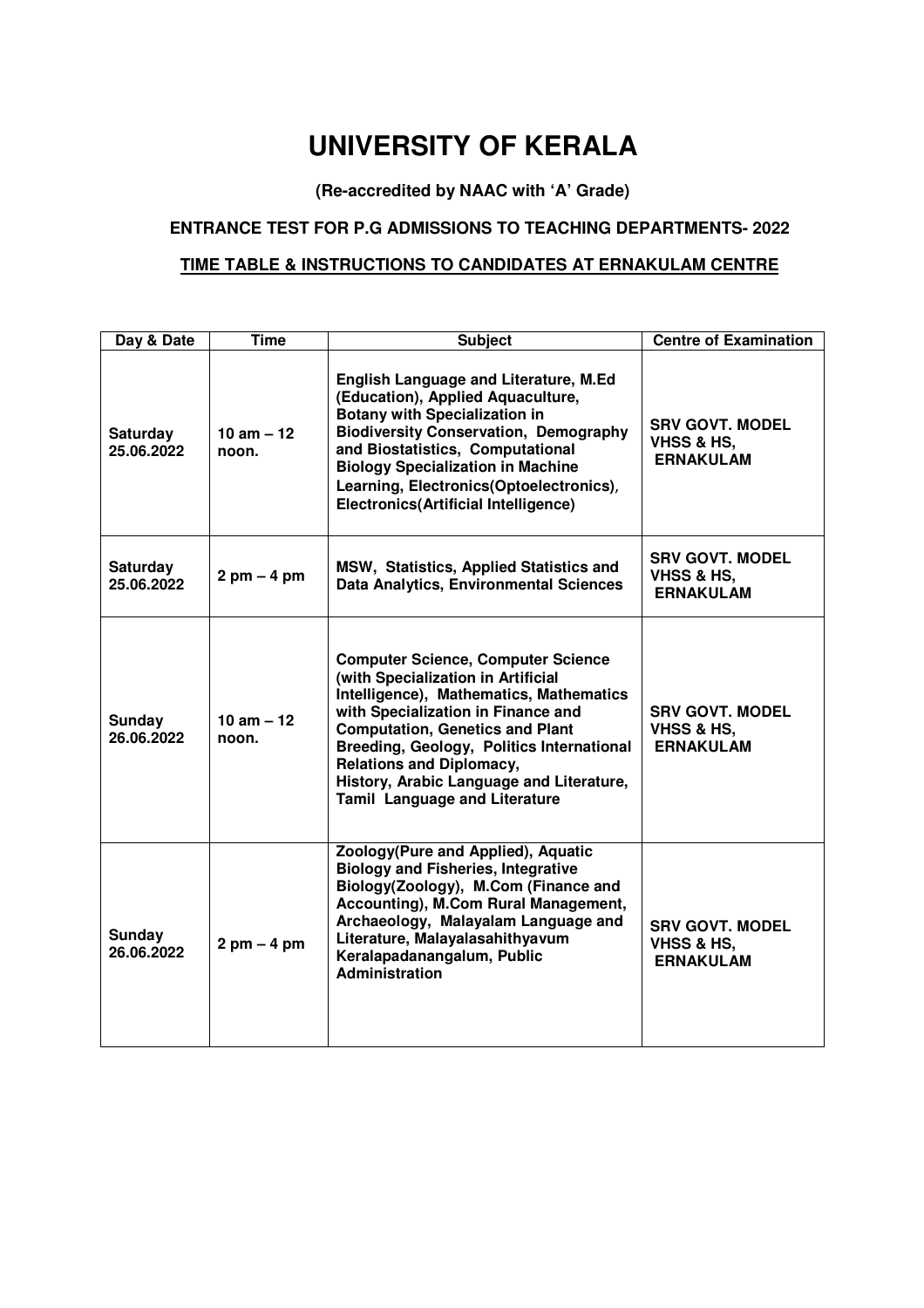| <b>Saturday</b><br>02.07.2022 | $10 \text{ am} - 12$<br>noon. | Chemistry, Chemistry specialization in<br>Renewable Energy, Sociology, West<br><b>Asian Studies,</b><br><b>Political Science, Philosophy, Sanskrit</b><br>General Language and Literature,<br>German Language and Literature,<br>Russian Language and Literature, Music,<br><b>Biotechnology</b>                                                                                    | <b>SRV GOVT. MODEL</b><br>VHSS & HS,<br><b>ERNAKULAM</b>            |
|-------------------------------|-------------------------------|-------------------------------------------------------------------------------------------------------------------------------------------------------------------------------------------------------------------------------------------------------------------------------------------------------------------------------------------------------------------------------------|---------------------------------------------------------------------|
| Sunday<br>03.07.2022          | $10$ am $-12$<br>noon.        | <b>Physics (with Specialization in Applied</b><br>Electronics), Physics (with<br>Specialization in Space Physics),<br><b>Physics (with Specialization in</b><br>Renewable Energy), Physics(with<br>Specialization in Nanoscience),<br><b>Biochemistry, Islamic History,</b><br>Economics, Library & Information<br>Science (MLISc.), Linguistics, Actuarial<br><b>Science</b>       | <b>SRV GOVT. MODEL</b><br><b>VHSS &amp; HS.</b><br><b>ERNAKULAM</b> |
| Sunday<br>03.07.2022          | $2 \text{ pm} - 4 \text{ pm}$ | <b>MCJ, M.Com Global Business</b><br>Operations, M.Com Blue Economy and<br>Maritime Law, Hindi Language and<br>Literature, Computational Biology<br><b>Specialization in NGS Data Analytics,</b><br><b>Computational Biology Specialization in</b><br><b>Computer Aided Drug Design, Climate</b><br><b>Change and Disaster Management, LLM,</b><br>Data Science, Applied Psychology | <b>SRV GOVT. MODEL</b><br>VHSS & HS,<br><b>ERNAKULAM</b>            |

 **Candidates are directed to report at the centre One hour before the commencement of the examination and avoid crowding at the gates. Candidates reporting after half an hour from the time of commencement of examination will not be admitted to the examination hall. Candidates will not be allowed to leave the examination hall half an hour before the time of completion of the examination. Candidates are prohibited from writing their names on any part of the answer book**. Mobile Phones are strictly prohibited in the examination hall.

Covid Protocol must be strictly followed. Candidates must wear face mask in the Examination hall.

#### **Candidates should produce their hall ticket at the time of examination for verification**.

Thiruvananthapuram Sd/-

16.06.2022 CONTROLLER OF EXAMINATIONS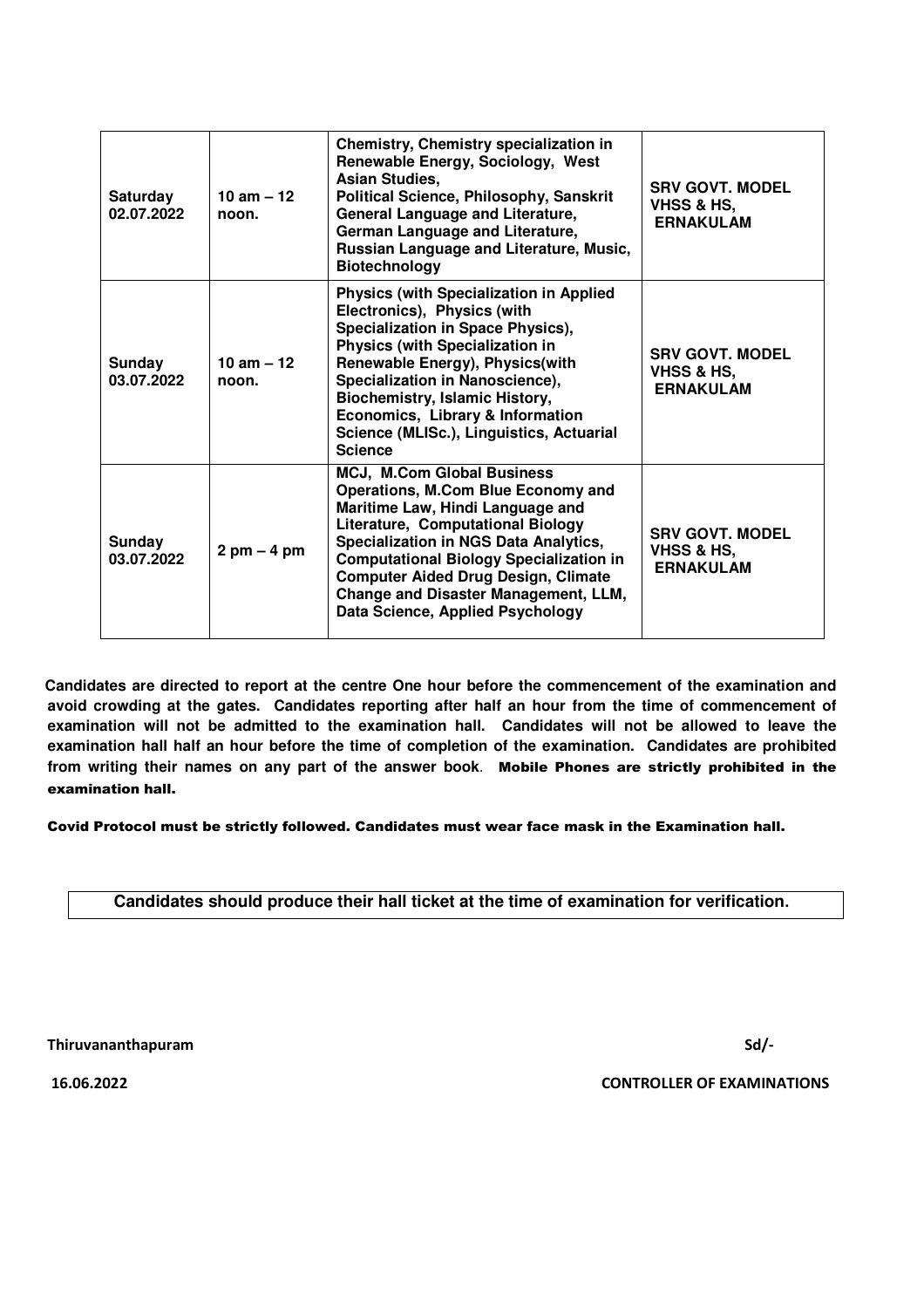# **UNIVERSITY OF KERALA**

### **(Re-accredited by NAAC with 'A' Grade)**

#### **ENTRANCE TEST FOR P.G ADMISSIONS TO TEACHING DEPARTMENTS- 2022**

### **TIME TABLE & INSTRUCTIONS TO CANDIDATES AT KOZHIKKODE CENTRE**

| Day & Date                    | <b>Time</b>                   | <b>Subject</b>                                                                                                                                                                                                                                                 | <b>Centre of Examination</b>                                         |
|-------------------------------|-------------------------------|----------------------------------------------------------------------------------------------------------------------------------------------------------------------------------------------------------------------------------------------------------------|----------------------------------------------------------------------|
| <b>Saturday</b><br>25.06.2022 | $10$ am $-12$<br>noon.        | <b>English Language and Literature, M.Ed</b><br>(Education), Applied Aquaculture                                                                                                                                                                               | GOVT. H.S.S<br>NADAKKAVU,<br><b>KOZHIKKODE</b>                       |
|                               |                               | <b>Botany with Specialization in</b><br><b>Biodiversity Conservation, Demography</b><br>and Biostatistics, Computational<br><b>Biology Specialization in Machine</b><br>Learning, Electronics(Optoelectronics),<br><b>Electronics(Artificial Intelligence)</b> | <b>GOVT.ARTS AND</b><br><b>SCIENCE COLLEGE,</b><br><b>KOZHIKKODE</b> |
| Saturday<br>25.06.2022        | $2$ pm $-$ 4 pm               | <b>MSW</b>                                                                                                                                                                                                                                                     | GOVT. H.S.S<br>NADAKKAVU,<br><b>KOZHIKKODE</b>                       |
|                               |                               | <b>Statistics, Applied Statistics and Data</b><br><b>Analytics, Environmental Sciences</b>                                                                                                                                                                     | <b>GOVT.ARTS AND</b><br><b>SCIENCE COLLEGE,</b><br><b>KOZHIKKODE</b> |
| Sunday<br>26.06.2022          | $10$ am $-12$<br>noon.        | <b>Computer Science, Computer Science</b><br>(with Specialization in Artificial<br>Intelligence), Mathematics, Mathematics<br>with Specialization in Finance and<br><b>Computation, Genetics and Plant</b><br><b>Breeding, Geology</b>                         | GOVT. H.S.S<br>NADAKKAVU,<br><b>KOZHIKKODE</b>                       |
|                               |                               | <b>Politics International Relations and</b><br>Diplomacy, History, Arabic Language<br>and Literature, Tamil Language and<br>Literature                                                                                                                         | <b>GOVT.ARTS AND</b><br><b>SCIENCE COLLEGE,</b><br><b>KOZHIKKODE</b> |
| <b>Sunday</b><br>26.06.2022   | $2 \text{ pm} - 4 \text{ pm}$ | Zoology(Pure and Applied), Aquatic<br><b>Biology and Fisheries, Integrative</b><br>Biology(Zoology), M.Com (Finance and<br>Accounting), M.Com Rural Management,<br>Archaeology                                                                                 | GOVT. H.S.S<br>NADAKKAVU,<br><b>KOZHIKKODE</b>                       |
|                               |                               | Malayalam Language and Literature,<br>Malayalasahithyavum<br>Keralapadanangalum, Public<br><b>Administration</b>                                                                                                                                               | <b>GOVT.ARTS AND</b><br><b>SCIENCE COLLEGE,</b><br><b>KOZHIKKODE</b> |
| <b>Saturday</b><br>02.07.2022 | $10$ am $-12$<br>noon.        | Chemistry, Chemistry specialization in<br>Renewable Energy, Sociology, West<br><b>Asian Studies</b>                                                                                                                                                            | GOVT. H.S.S<br>NADAKKAVU,<br><b>KOZHIKKODE</b>                       |